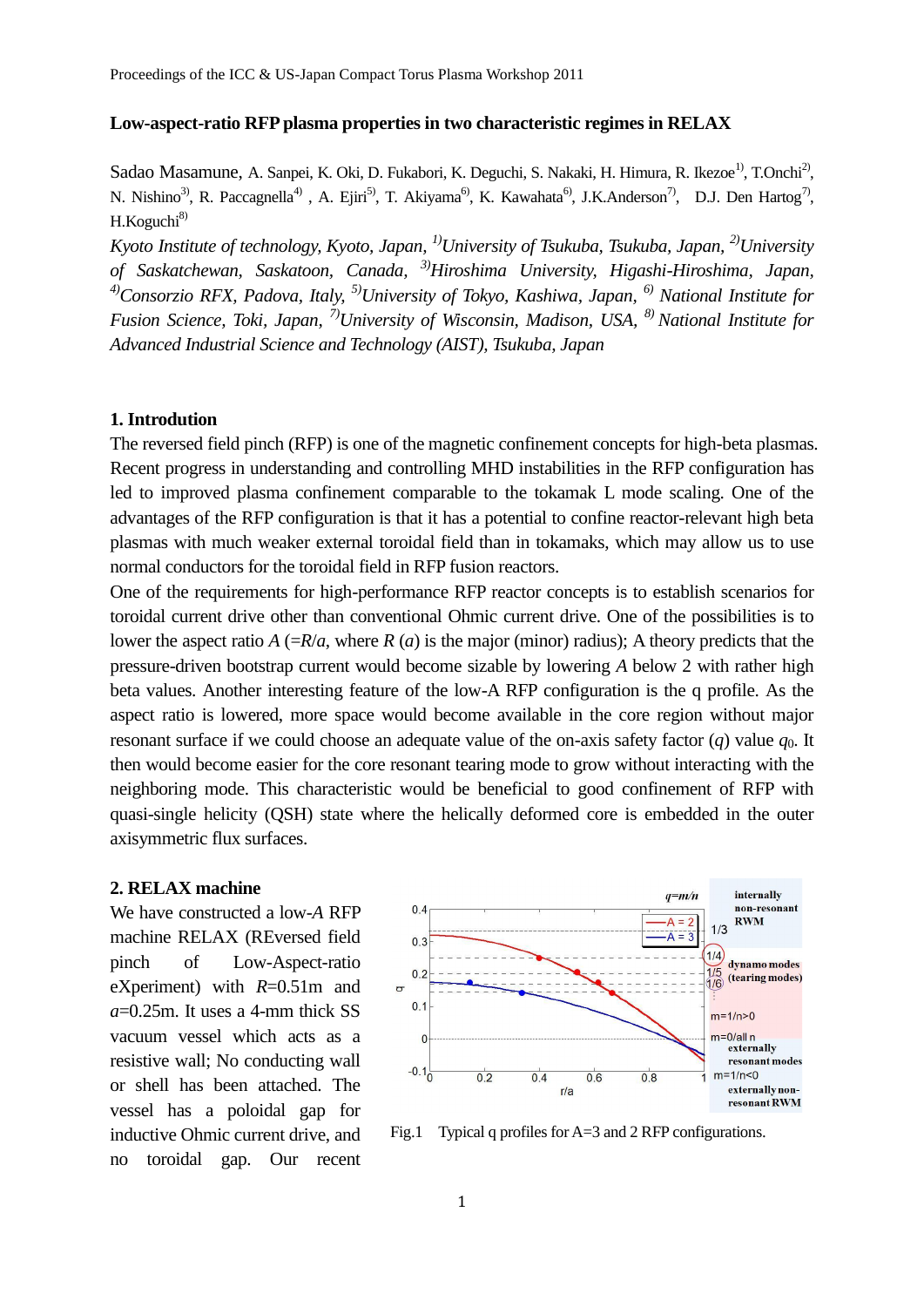analysis has shown that if we could achieve poloidal beta value around 30%, the bootstrap fraction of 25-30% would be expected. This corresponds to the following plasma parameters for RELAX plasmas: central electron temperature  $T_{e0}$  of ~300 eV with central electron (and ion) density  $n_e$  ( $n_i$ ) of  $\sim$ 3x10<sup>19</sup>m<sup>-3</sup> at plasma current *I*<sub>p</sub> of 100kA. The major objectives of RELAX include realizing improved confinement and experimental verification of the bootstrap current by achieving beta values around 30%. During the process of discharge optimization, we have found two operational regions which have a potential confinement improvement; One is the helically deformed plasma or QSH state, and the other is the extremely deep reversal plasmas characterized by broad magnetic fluctuation spectrum with lowered amplitudes. We will describe features of low-A RFP plasmas in these two discharge regimes. Figure 1 compares the *q* profiles for *A*=3 and *A*=2 cases, showing that in the latter case the innermost resonant surface could be located at *r*/*a*~0/4 if we could avoid the on-axis resonance of  $q_0=1/3=0.33$ . And at the same time, it can be expected that the toroidal mode spectrum of the m=1 mode would shift to lower n side as the aspect ratio is lowered.

# **3. Experimental**  $(\Theta, F)$  **regions**

The RFP discharge regime is often characterized by the pinch parameter  $\Theta = B_{\theta_a} / \langle B_{\phi} \rangle$ , defined as the

ratio of the edge poloidal field to the average toroidal field, a measure of plasma current for a given value of toroidal magnetic flux, and F, the fiels reversal parameter defined by

 $F = B_{\phi_a} / \langle B_{\phi} \rangle$ , a measure of the

degree of toroidal field reversal for a given value of toroidal magnetic flux..Figure 2 shows the discharge



Fig.2 Discharge regions of RELAX plasmas in (Theta,F) space. Typical regions for medium- to high-aspect-ratio RFP plasmas are also shown.

regimes attained in RELAX in  $(\Theta, F)$  space. In standard RFP plasmas with medium- to high-A,

 $\Theta$  lies in the range 1.4 <  $\Theta$  < 2, and *F*, -0.4 < *F*<0. For the improved operation mode such as improved high  $\Theta$  mode (IHTM), enhanced confinement mode (EC), and pulsed parallel current drive (PPCD),  $\Theta$  tends to be higher with deeper *F*. In RELAX, the operational regimes are extended to higher  $\Theta$  and deeper *F* regions to  $\Theta \sim 3.5$  with *F* $\sim$ -1.5.  $\Theta$  and *F* values keep some (off-set) linear relations over the whole discharge regimes, which indicates that the magnetic field profiles have some constraints, meaning self-organized magnetic field profiles over the discharge regions. We have identified two characteristic regions: shallow-reversal regions where *F* values lie slightly negative close to 0 and extremely deep reversal regions where the edge toroidal field reverses much more than in conventional RFPs. Both of these two regions have a potential confinement improvement, as will be discussed in the following sections.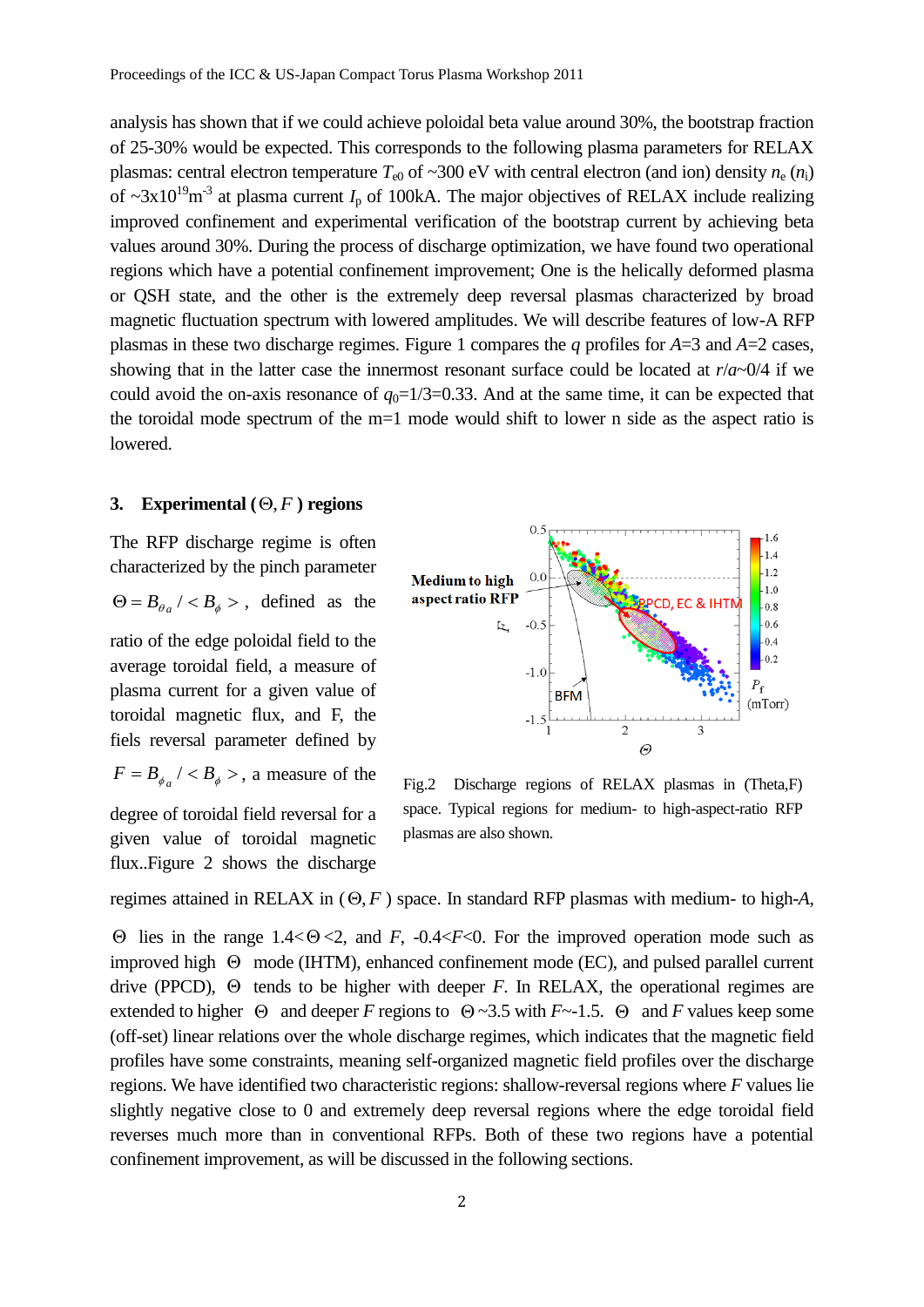## **4. Soft-X ray imaging of helix**

We have developed soft-X ray diagnostics for detailed study of magnetic structures mainly in QSH plasmas. Following the visible-light high-speed camera diagnostic which allowed us to observe simple helix structure at QSH phase, we have developed a SXR pin-hole camera for tangential imaging of the plasma column. When we use the pin-hole camera with a fluorescent plate with short (of the order of micro second) decay time in combination with a high-speed camera, we can obtain the time evolution of SXR images. When we further apply subtracting technique to two of the framing pictures taken with 10 μs time separation, we have obtained a fluctuating component of SXR image by minimizing the effect of slowly varying background SXR emissivity. Figure 3 shows an example of the difference in two consecutive images showing a simple helix in the SXR emission. The structure corresponds to the change in SXR emissivity probably due to rotation of the helical hot region in 10 μs. The simple helix resembles the structure of the visible-light image We can



Fig.3 Simple filament structure of SXR emissivity observed in a tangential image in RELAX.



Fig.4 Toroidal mode spectra of m=1 and m=0 modes with *q* profiles in shallow- and deep-reversal RFP plasmas.

conclude that a simple helical SXR structure which has higher SXR emissivity than the background rotates in the QSH phase. Comparison of the phase relationship between the SXR helix structure and edge magnetic fluctuation has revealed that the SXR helix corresponds to the O-point of the magnetic island associated with the dominant mode. In extremely deep reversal discharges, magnetic fluctuation level decreased and SXR emission increased, indicating improved plasma performance in this regime. Details of the discharge features in this region are described in ref. [4].

# **5. Mode spectra of edge magnetic fluctuations**

In Fig. 4, we have compared the *q* profiles and toroidal mode spectra of the m=0 and m=1 modes for the RFP plasmas in these shallow- and deep-reversal regions. The magnetic fluctuation amplitudes concentrate to 2-3 dominant modes in shallow-reversal case, while the spectrum